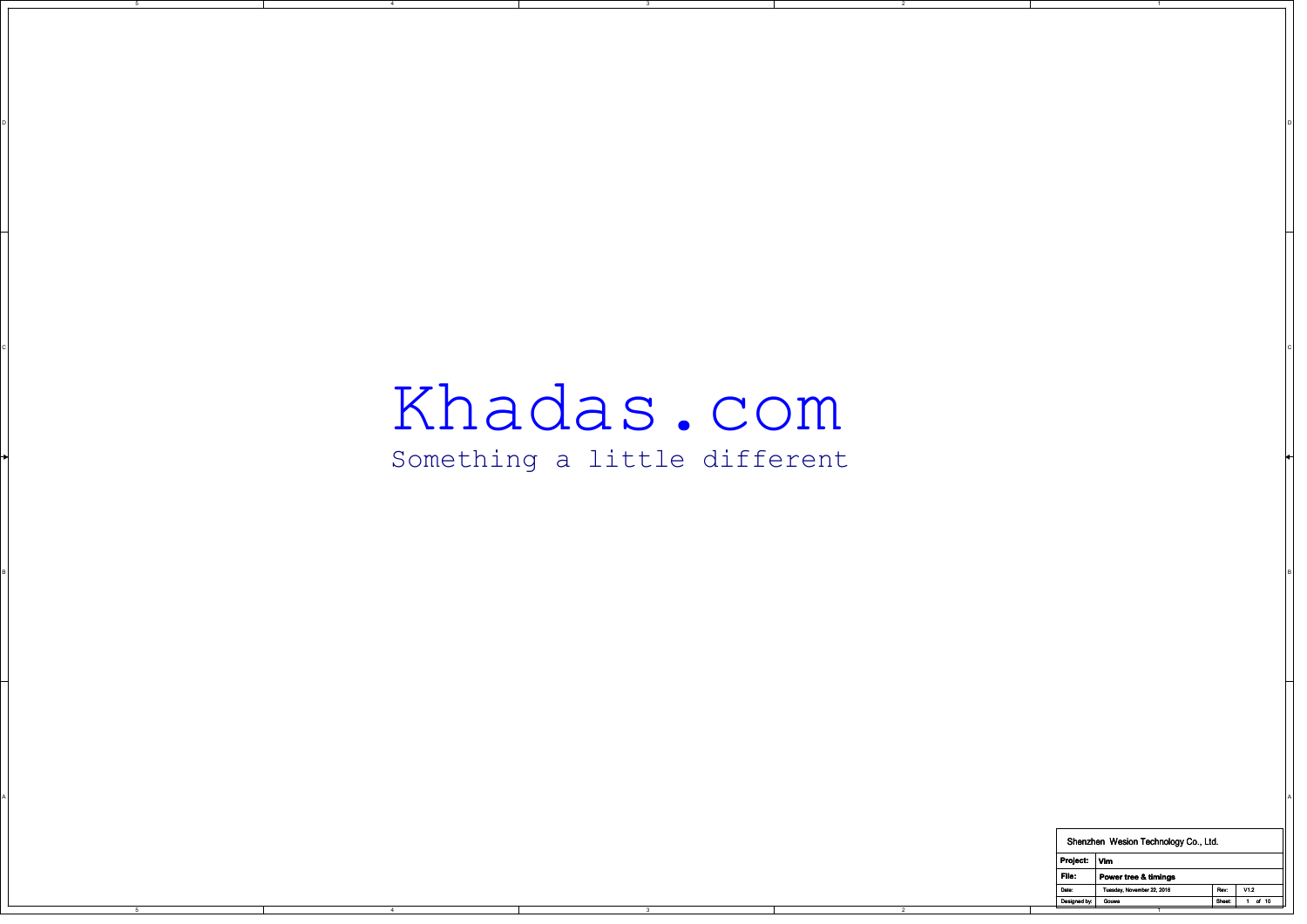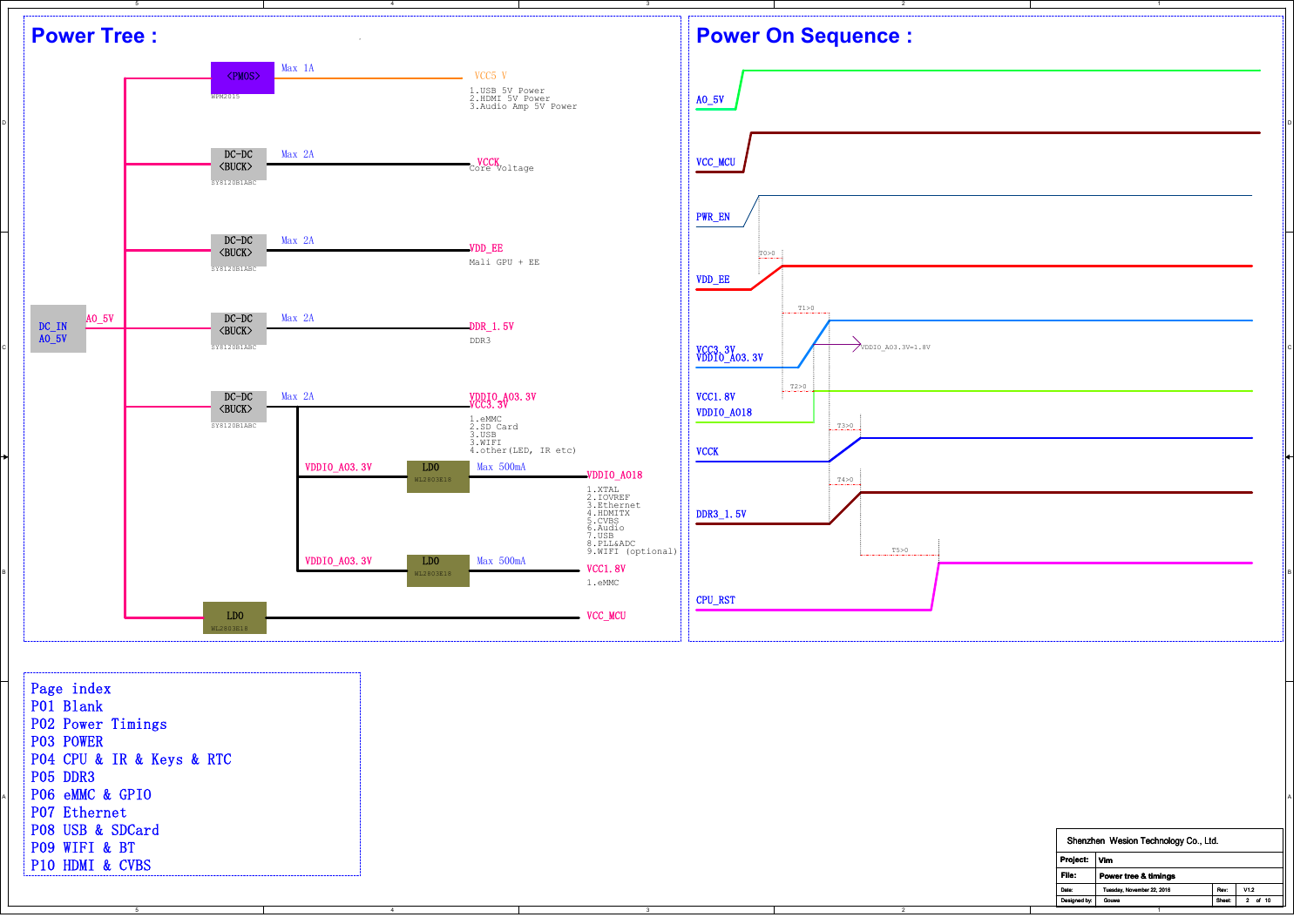



3











4

5



2

3

B BLOCK IS A REPORT OF THE RESIDENCE OF THE RESIDENCE OF THE RESIDENCE OF THE RESIDENCE OF THE RESIDENCE OF TH



| Shenzhen Wesion Technology Co., Ltd. |                            |        |            |  |  |
|--------------------------------------|----------------------------|--------|------------|--|--|
| Project:                             | Vim                        |        |            |  |  |
| File:                                | Power                      |        |            |  |  |
| Date:                                | Tuesday, November 22, 2016 | Rev    | V12        |  |  |
| Designed by:                         | Gouwa                      | Sheet: | of 10<br>з |  |  |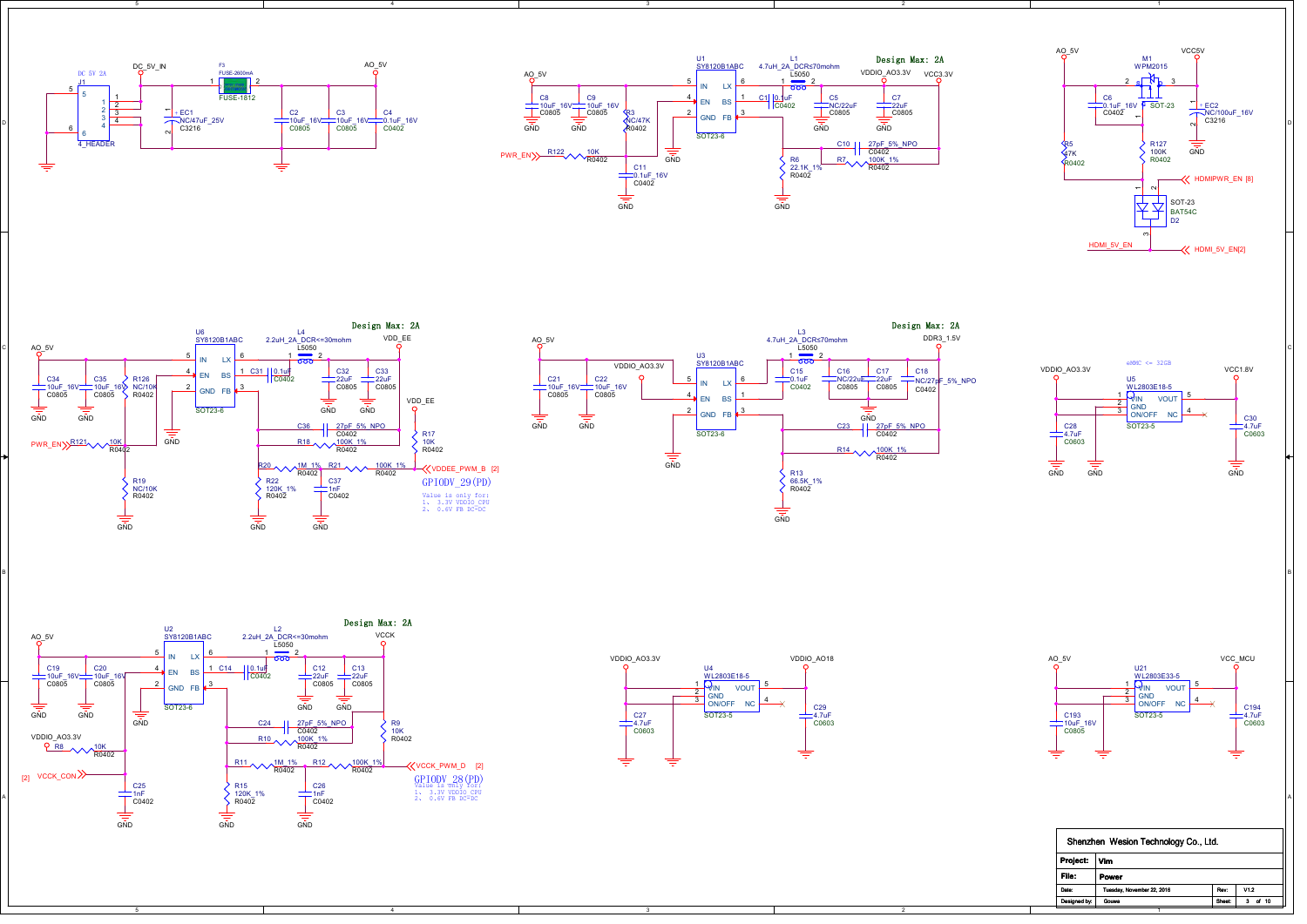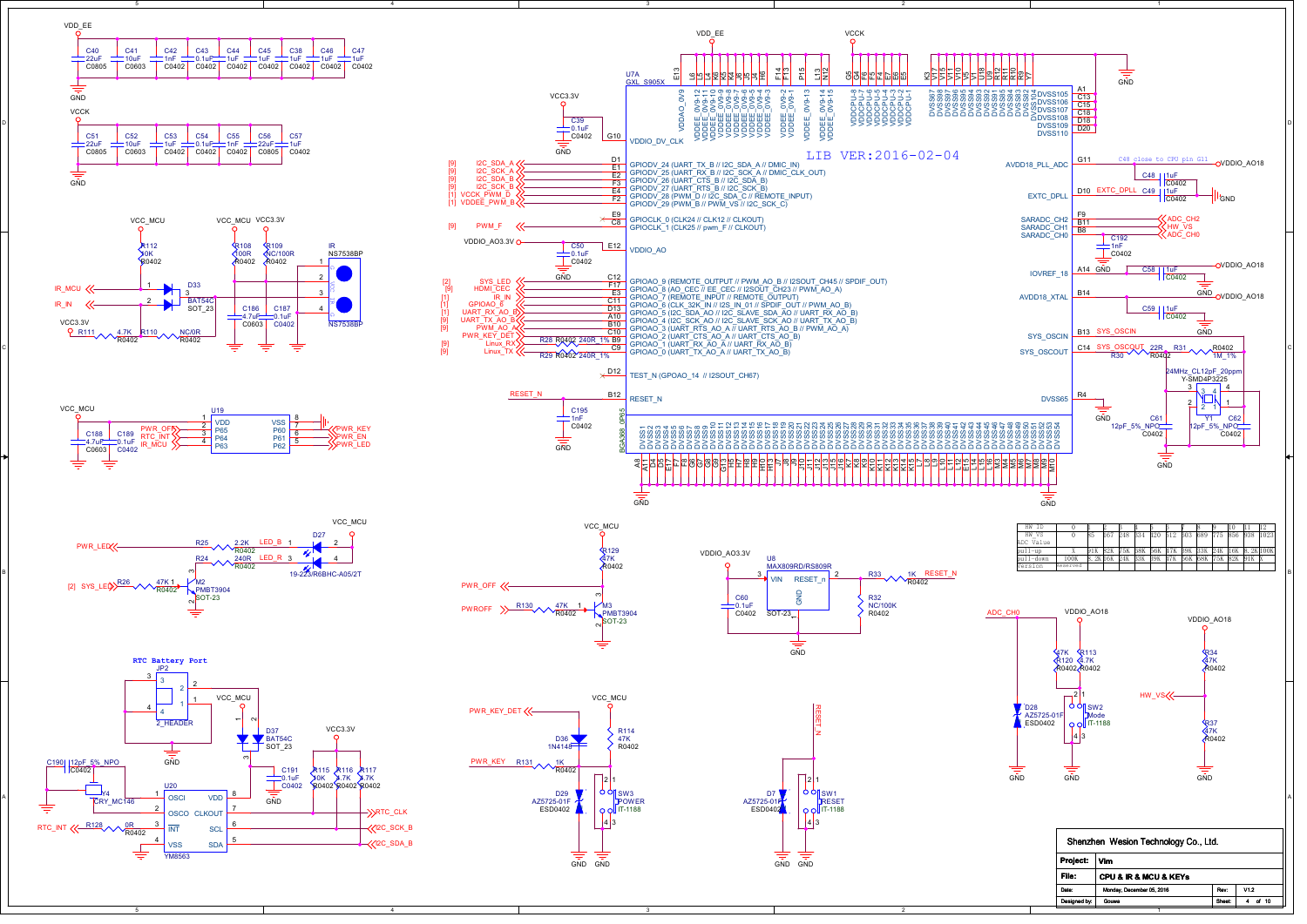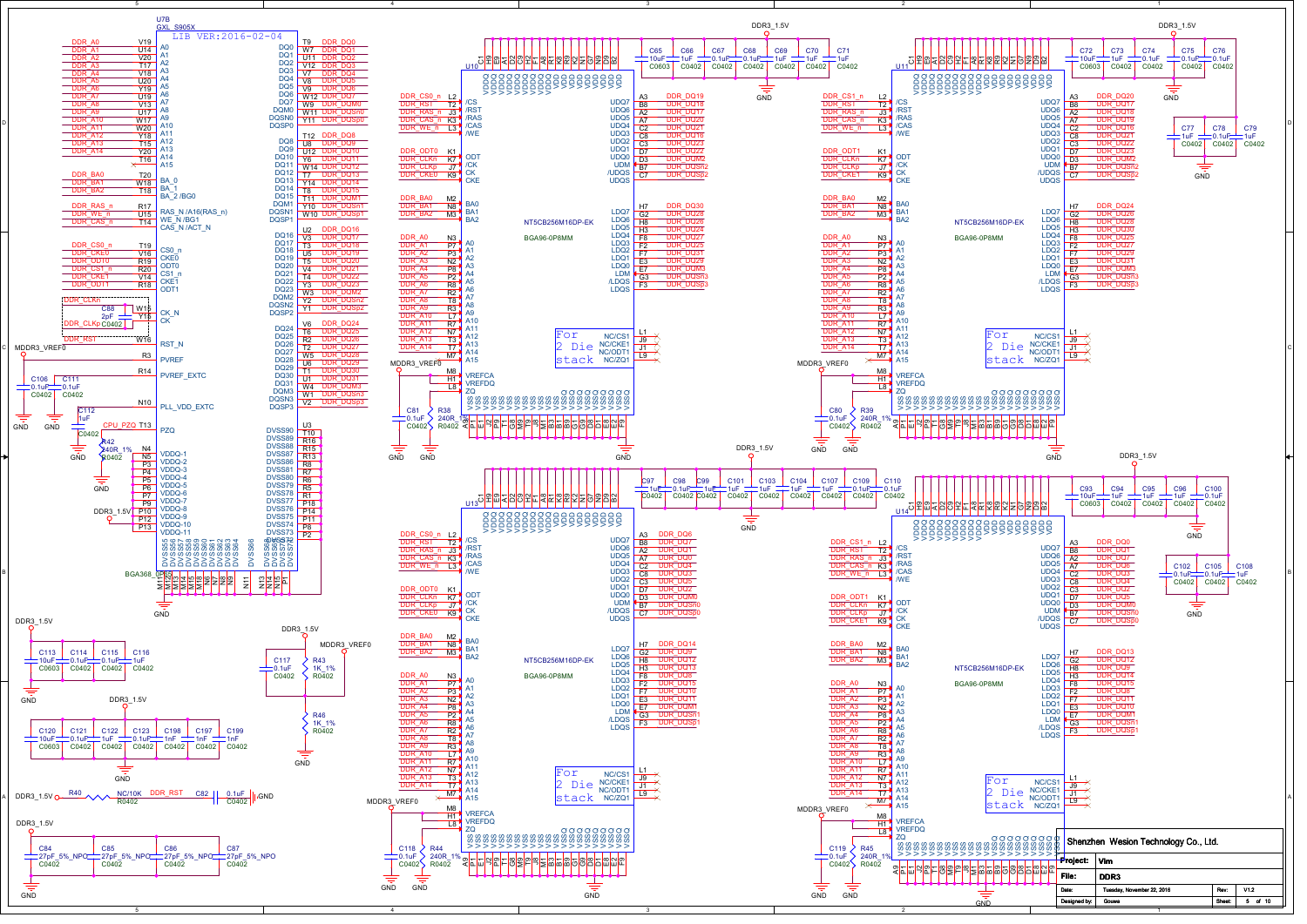



4

5



3



| Shenzhen Wesion Technology Co., Ltd. |                            |        |                 |  |  |
|--------------------------------------|----------------------------|--------|-----------------|--|--|
| Project:                             | Vim                        |        |                 |  |  |
| File:                                | <b>EMMC &amp; GPIOS</b>    |        |                 |  |  |
| Date:                                | Tuesday, November 22, 2016 | Rev    | V1 <sub>2</sub> |  |  |
| Designed by:                         | Gouwa                      | Sheet: | of 10           |  |  |
|                                      |                            |        |                 |  |  |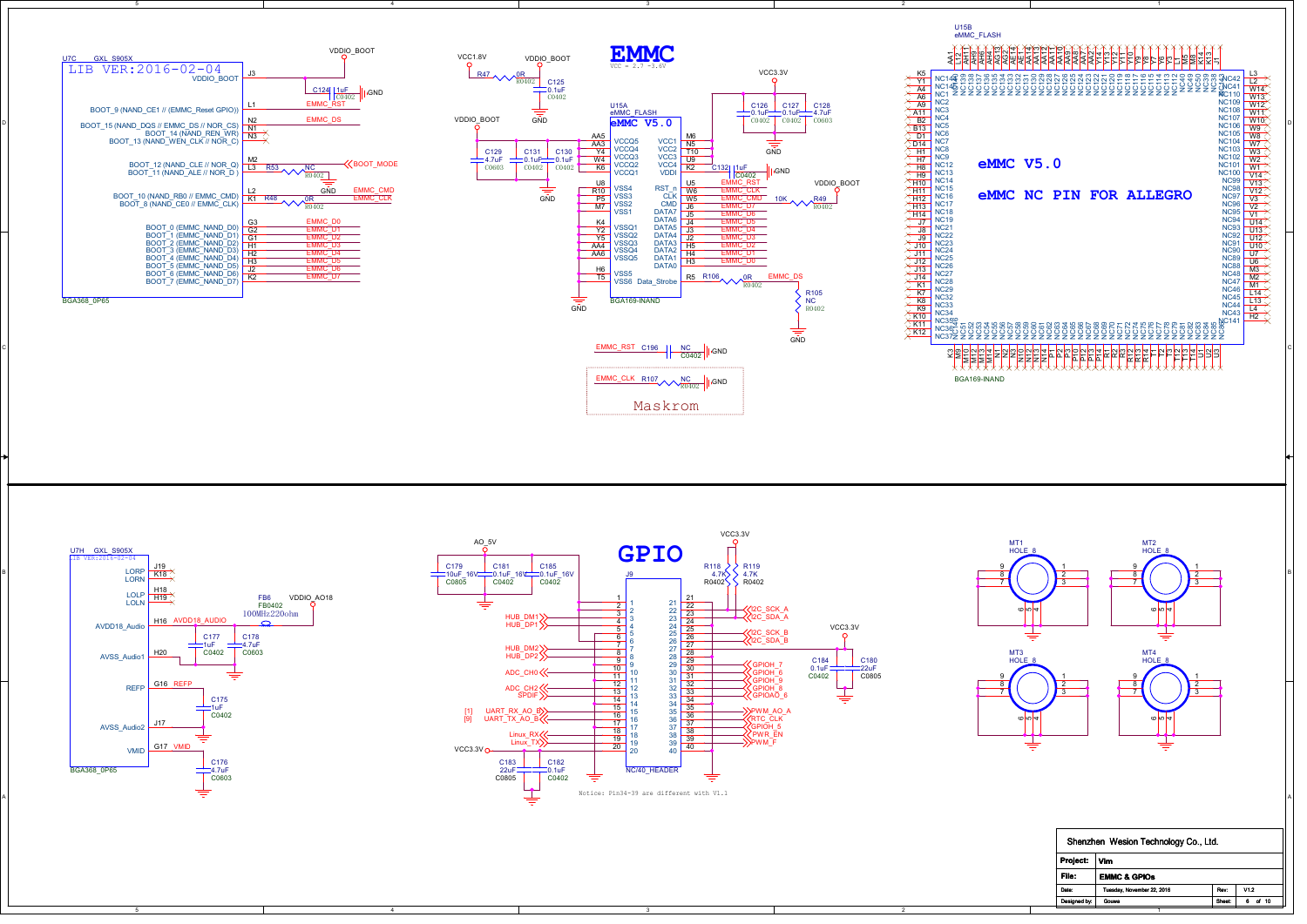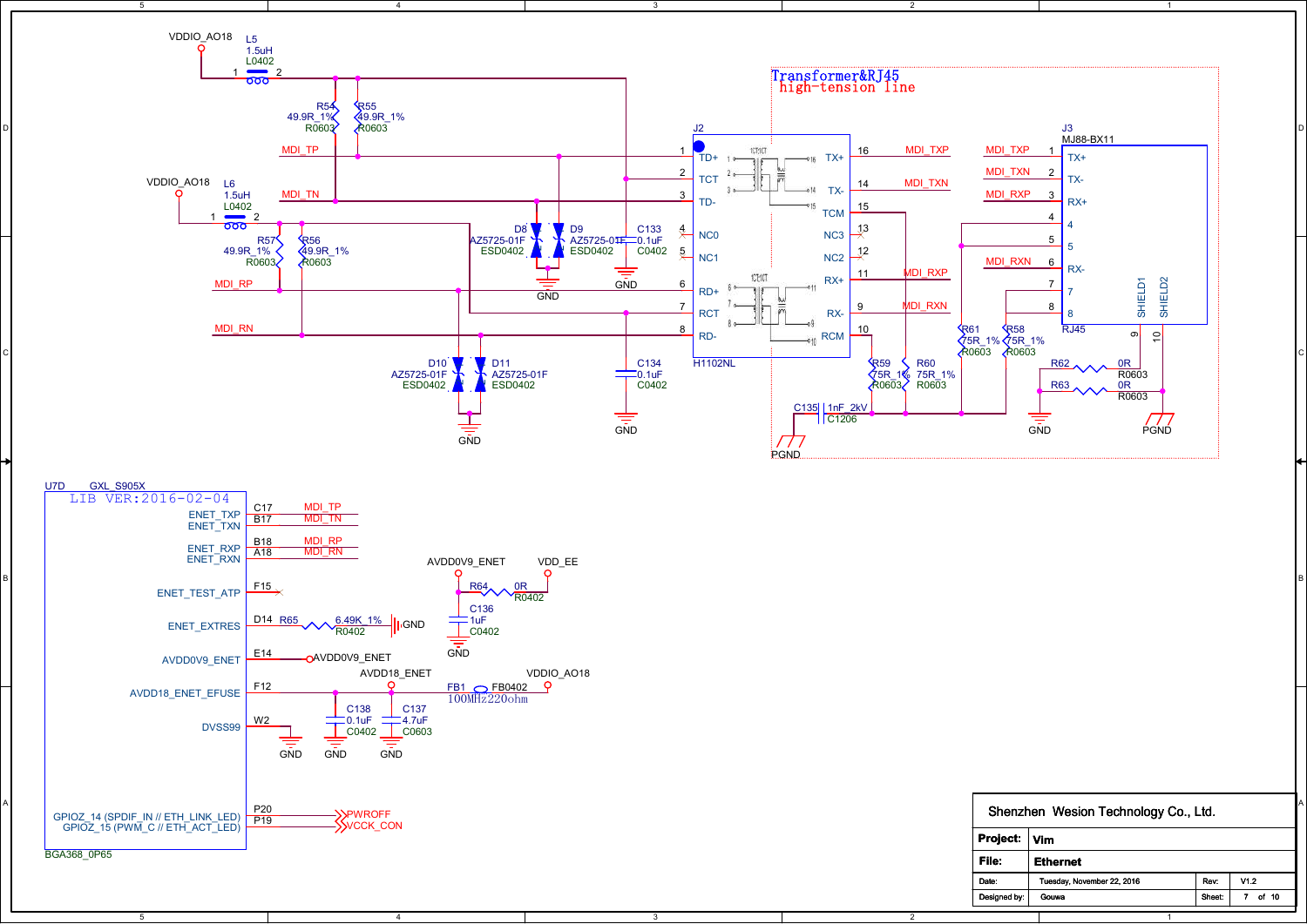

**USB Host**



4

5



3



Date:

Designed by:

1

Gouwa Sheet: 8 of 10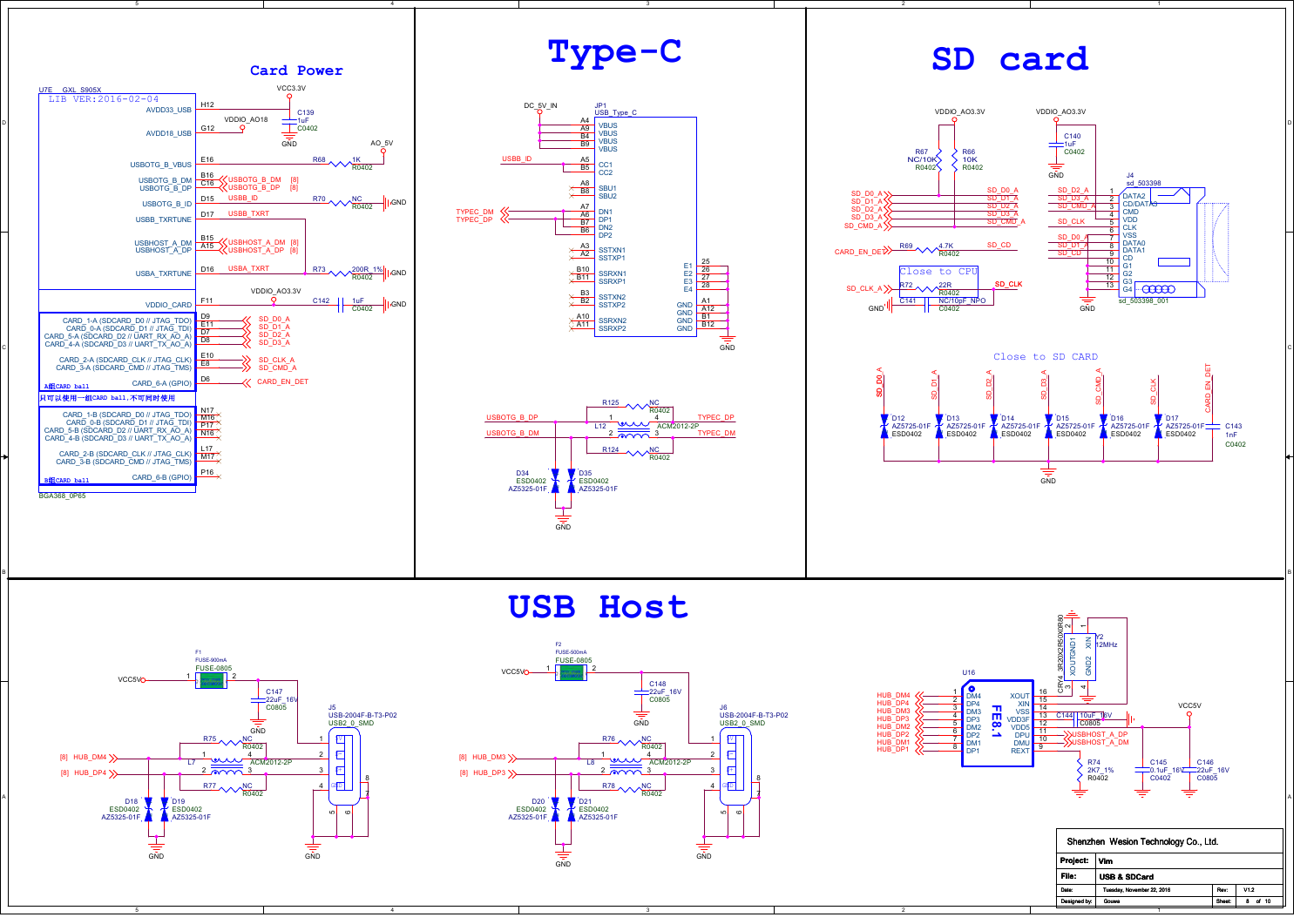